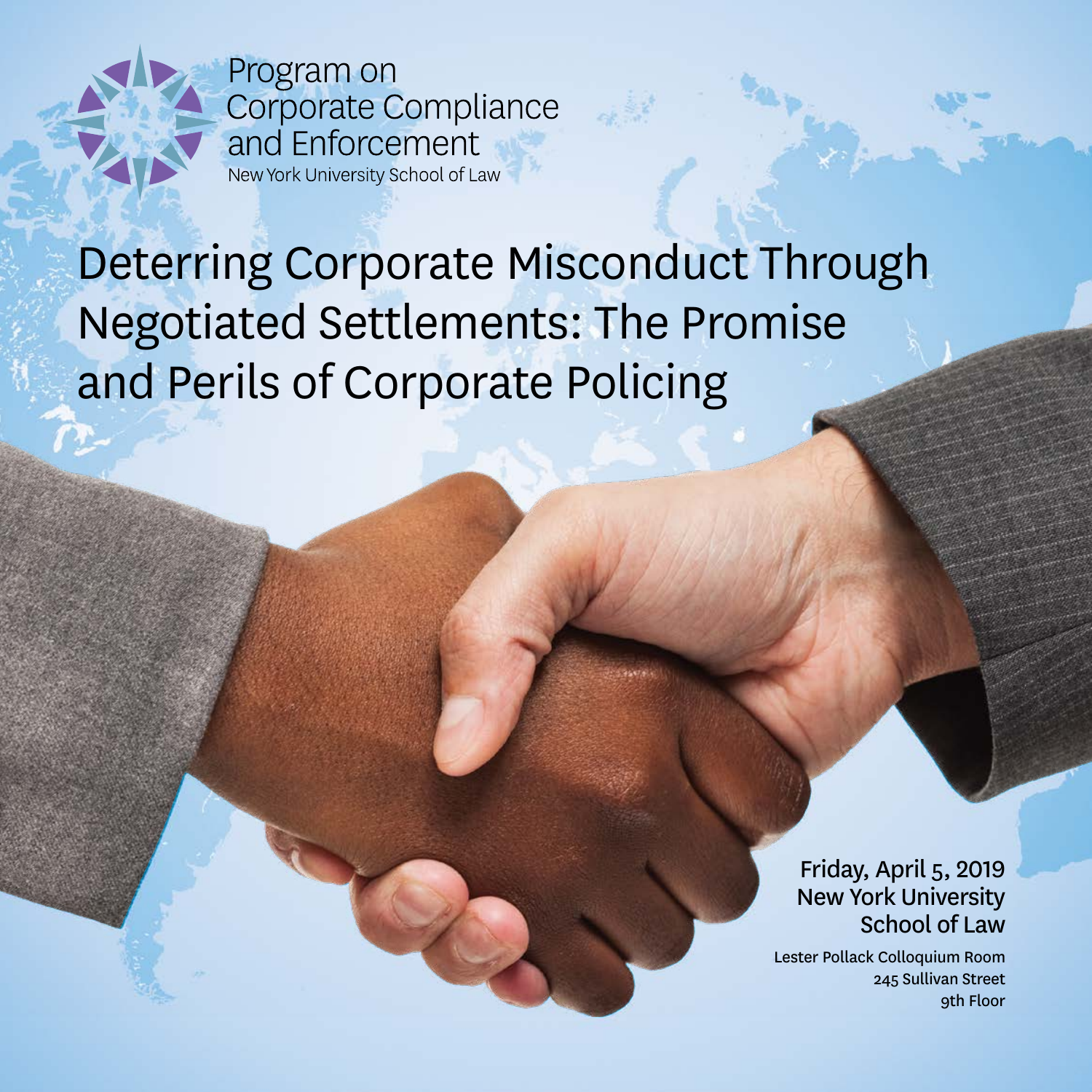

Program on Corporate Compliance and Enforcement New York University School of Law

**Faculty Director Jennifer H. Arlen** 

**Executive Director Allison Caffarone**

**Assistant Director Michelle Austin** 

# Deterring Corporate Misconduct Through Negotiated Settlements: The Promise and Perils of Corporate Policing Friday, April 5, 2019

# Conference Objective

The objective of the conference is to bring together academics, enforcement officials from the U.S. and overseas, officials from the OECD and World Bank, general counsels, compliance officers, and white collar defense lawyers for an off-the-record discussion of how enforcement authorities can most effectively use negotiated corporate criminal resolutions to deter corporate misconduct. The conference will begin with a discussion of the challenge of ensuring appropriate individual accountability for misconduct. The conference will then evaluate the appropriate scope of corporate cooperation and its interaction with the attorneyclient privilege. It will then consider what impact corporate self-reporting and cooperation should have on the form and magnitude of corporate liability. The last panel will discuss the challenges of coordination between multiple enforcers in the U.S. and overseas.

# **PCCE Conference Rules**

To encourage frank, open analysis of policy issues and the sharing of information, our conferences and roundtables are governed by the following rule:

Participants are free to use the information received, but all content received at this PCCE event is not for attribution, in whole or in part. Specifically, neither the identity of the person who makes a comment nor his or her affiliation (including whether he or she is a government or privatesector employee) may be revealed.

PCCE does not videotape or otherwise record an event (or any segment of an event) done under this rule, unless otherwise noted in the program.

To promote future communication among participants, PCCE provides a list of conference participants to those who attend the conference. PCCE also publishes conference and roundtable programs, including a list of speakers, on its website. In addition, PCCE takes photographs of speakers and attendees, who are included on the PCCE website and in our brochure. Your attendance at PCCE events constitutes permission for us to use your photograph and identifying information for such purposes.

# **Continuing Legal Education**

*This event has been approved for up to 7 New York State CLE credits in the Areas of Professional Practice category for those who attend the entire event. It is appropriate for newly admitted attorneys as well as experienced attorneys.*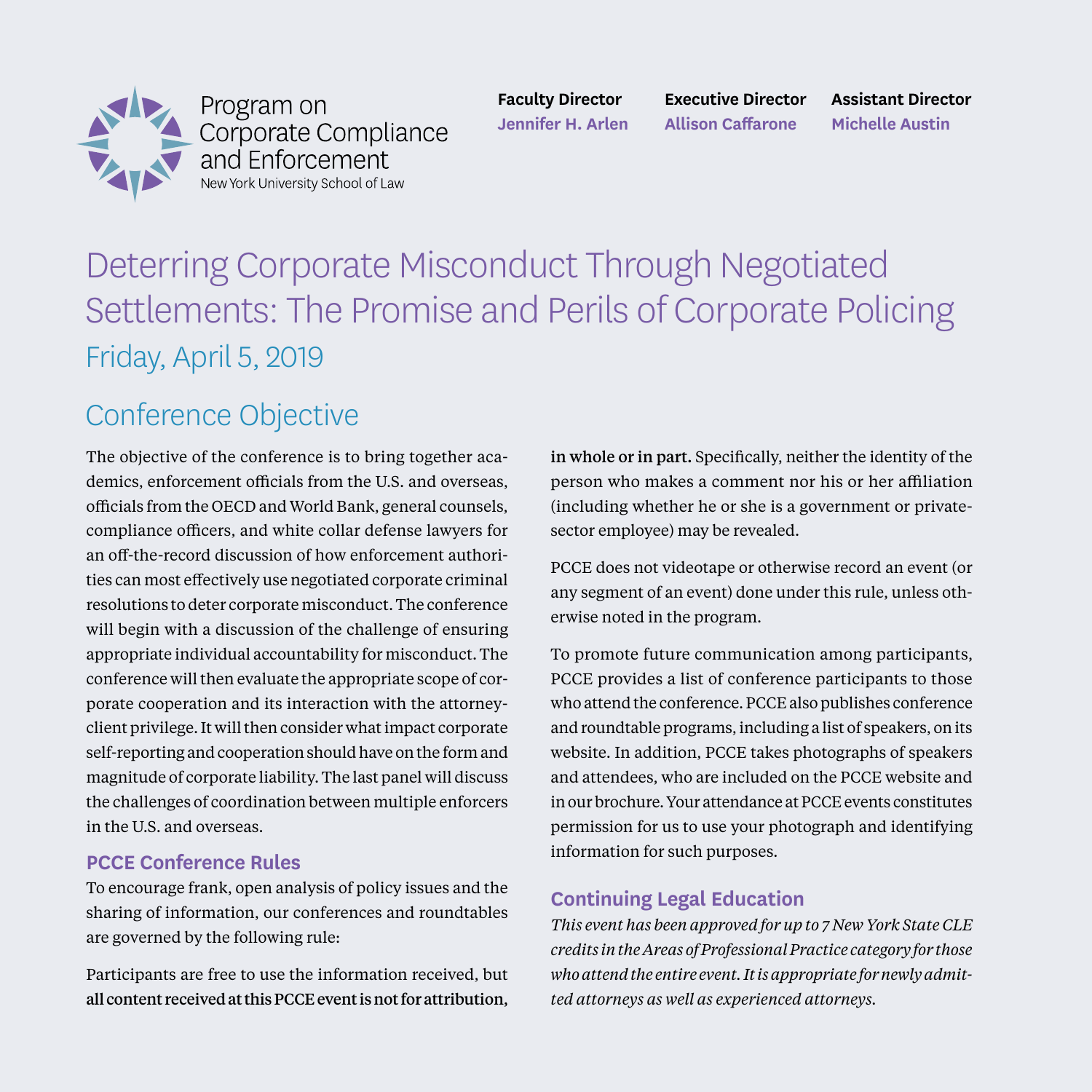# Conference Agenda

| 8:40-9:00 A.M.    | <b>Registration</b>                                                                                                      |
|-------------------|--------------------------------------------------------------------------------------------------------------------------|
| 9:00-9:10 A.M.    | <b>Opening Remarks</b>                                                                                                   |
| $9:10-10:20$ A.M. | <b>Ensuring Appropriate Individual Accountability Through</b><br><b>Individual Enforcement and Corporate Remediation</b> |
|                   | <b>Moderator: Pablo Quiñones, Founder, Quiñones Law, and Senior Fellow, PCCE, NYU School of Law</b><br><b>Panelists:</b> |
|                   | <b>Lawrence Gerschwer</b> , Partner, Fried, Frank, Harris, Shriver & Jacobson                                            |
|                   | <b>Brad Karp, Chairman, Paul, Weiss, Rifkind, Wharton &amp; Garrison</b>                                                 |
|                   | <b>Sandra Leung, Executive Vice President and General Counsel, Bristol-Myers Squibb Company</b>                          |
|                   | <b>Matthew Miner, Deputy Assistant Attorney General, Criminal Division, U.S. Department of Justice</b>                   |
|                   | <b>Eugene Soltes,</b> Jakurski Family Associate Professor of Business Administration,<br>Harvard Business School         |

### **10:20–10:40 A.M. Coffee/Tea Break**

# **10:40–11:50 A.M. Full Corporate Cooperation and Appropriate Protection of the Attorney-Client Privilege**

**Moderator**: **Geoffrey Miller**, Stuyvesant P. Comfort Professor of Law and Senior Academic Fellow, PCCE, NYU School of Law **Panelists: Laura Grossfield Birger**, Chief, Criminal Division, U.S. Attorney's Office, Southern District of New York

**Leslie Caldwell**, Partner, Latham & Watkins and Former Assistant Attorney General,

Criminal Division, U.S. Department of Justice

**James Meadows**, Head of Litigation, Investigations and Enforcement, Barclays

**Julie O'Sullivan**, Professor and Associate Dean for Professional Development and External Affairs,

Georgetown University Law Center

**Steven Peikin**, Co-Director, Division of Enforcement, U.S. Securities and Exchange Commission

#### **12:00–12:30 P.M. Keynote**

**Drago Kos**, Chair, OECD Working Group on Bribery in International Business Transactions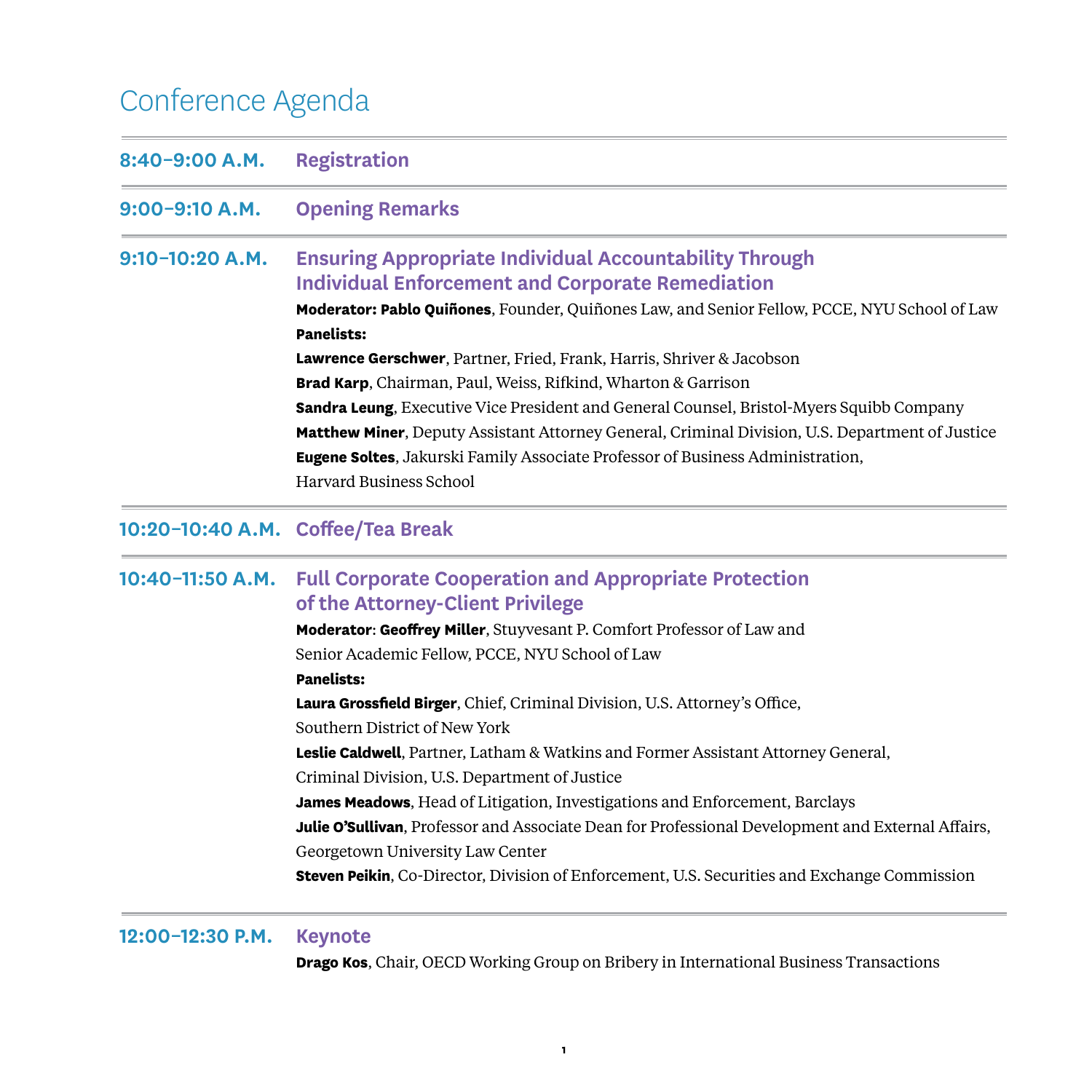| 12:40-1:50 P.M.  | <b>Networking Lunch</b>                                                                             |
|------------------|-----------------------------------------------------------------------------------------------------|
|                  | Lipton Hall, 110 West 3rd Street (Lower Level)                                                      |
| $2:00-3:10$ P.M. | <b>Corporate Enforcement Policy: Is It Achieving Optimal Deterrence?</b>                            |
|                  | Moderator: Jennifer Arlen '86, Norma Z. Paige Professor of Law and Faculty Director,                |
|                  | PCCE, NYU School of Law                                                                             |
|                  | <b>Panelists:</b>                                                                                   |
|                  | <b>Stephen Cutler</b> , Partner, Simpson Thacher & Bartlett                                         |
|                  | Pascale Dubois LL.M. '87, Vice President, Integrity, The World Bank Group                           |
|                  | Robert Khuzami, Deputy U.S. Attorney, Southern District of New York, and Former Director,           |
|                  | Division of Enforcement, U.S. Securities and Exchange Commission                                    |
|                  | Edward O'Callaghan '94, Principal Associate Deputy Attorney General, Office of the                  |
|                  | Deputy Attorney General, U.S. Department of Justice                                                 |
|                  | Lisa Osofsky, Director, Serious Fraud Office, United Kingdom                                        |
| 3:10-3:30 P.M.   | <b>Coffee/Tea Break</b>                                                                             |
| $3:30-4:40$ P.M. | <b>Coordination Across Enforcers: Investigations, Cooperation, and Sanctions</b>                    |
|                  | Moderator: Allison Caffarone '03, Executive Director, PCCE, NYU School of Law                       |
|                  | <b>Panelists:</b>                                                                                   |
|                  | George Canellos, Partner and Global Head of the Litigation & Arbitration Group,                     |
|                  | Milbank, Tweed, Hadley & McCloy                                                                     |
|                  | <b>Emmanuel Farhat</b> , Senior International Affairs Officer, French Anticorruption Agency, France |
|                  | Alun Milford, Partner, Kingsley Napley, United Kingdom                                              |
|                  | Sandra Moser, Partner, Quinn Emanuel Urquhart & Sullivan                                            |
|                  | Mark Pieth, Professor of Criminal Law and Criminology, University of Basel, Switzerland             |
| 4:45-5:30 P.M.   | <b>Keynote</b>                                                                                      |
|                  | Joseph Hunt, Assistant Attorney General, Civil Division, U.S. Department of Justice                 |
| 5:30-6:30 P.M.   | <b>Reception</b>                                                                                    |
|                  |                                                                                                     |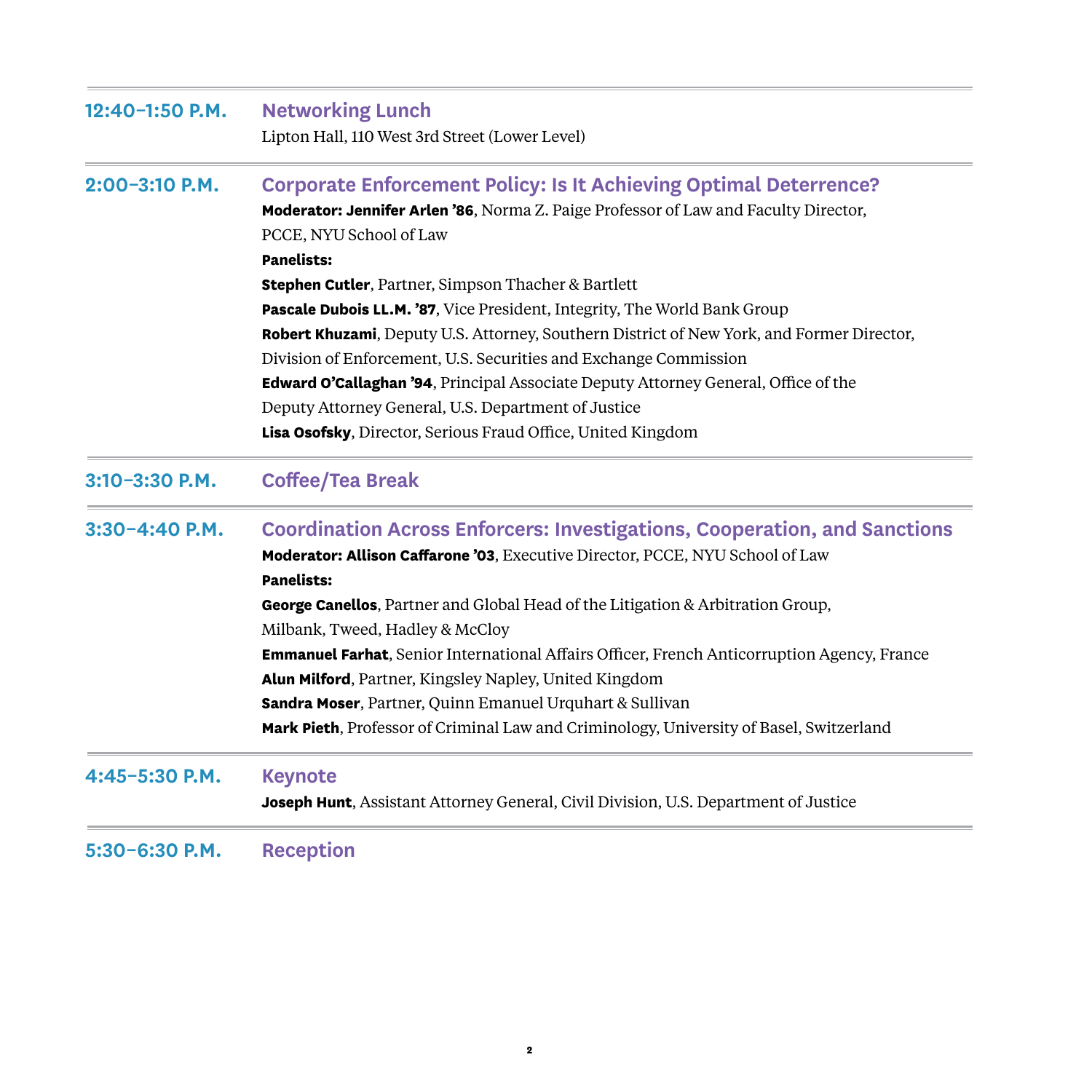# Conference Keynote Speakers



#### **Joseph H. Hunt**

**Assistant Attorney General, Civil Division, U.S. Department of Justice**

Joseph (Jody) H. Hunt was confirmed on August 28, 2018, as Assistant Attorney General for the Civil Division, U.S. Department of Justice (DOJ). Prior to his appoint-

ment, Hunt served in the DOJ for nearly 20 years, including as Director of the Federal Programs Branch in the Civil Division, where he supervised the government's litigation efforts on significant, high-profile, and complex matters in federal district courts across the country. He also served as Chief of Staff to Attorney General Sessions prior to his nomination to lead the DOJ's Civil Division.

The Civil Division is the DOJ's largest litigating component, with approximately 1,400 employees, including more than 1,000 attorneys. The Civil Division represents the United States, its departments and agencies, cabinet officers, and executive branch entities in virtually all civil (and certain criminal) litigation matters. The Civil Division's practice includes both defensive and affirmative litigation efforts seeking to protect constitutional, statutory, financial, and programmatic interests of the United States.

Hunt is a 1989 graduate of Columbia Law School. Before joining the DOJ in 1999, he worked as a lawyer in private practice and clerked for the Honorable James H. Hancock of the Northern District of Alabama.



#### **Drago Kos**

## **Chair, OECD Working Group on Bribery in International Business Transactions**

Drago Kos is currently the Chair of the OECD Working Group on Bribery in International Business Transactions, Co-Chair of the MENA – OECD Business Integrity Network, member of

the Defence Corruption Monitoring Committee, and on the International Anti-Corruption Advisory Board in Ukraine. Between 2011 and 2015, he was International Commissioner and Chair of the Joint Independent Anti-Corruption Monitoring and Evaluation Committee in Afghanistan. Between 2003 and 2011, he was the Chairman of the Council of Europe's Group of States against Corruption (GRECO).

Between 2004 and 2010, he was the first Chairman of the Commission for the Prevention of Corruption in Slovenia. Prior to that, he was a Deputy Director of the Slovenian Criminal Investigation Directorate and the Head of the Organised Crime Section of the Slovenian Police.

Since October 2010, he has been a Managing Partner in R.U.R., LLC, a consultancy company, registered in Slovenia (active in the areas of corporate integrity, prevention of corruption, forensic auditing, due diligence, anti-money laundering, and asset tracing and recovery).

In 2014, he led the Slovenian Chamber of Commerce's Working Group, producing the first Guidelines on Slovenian Corporate Integrity.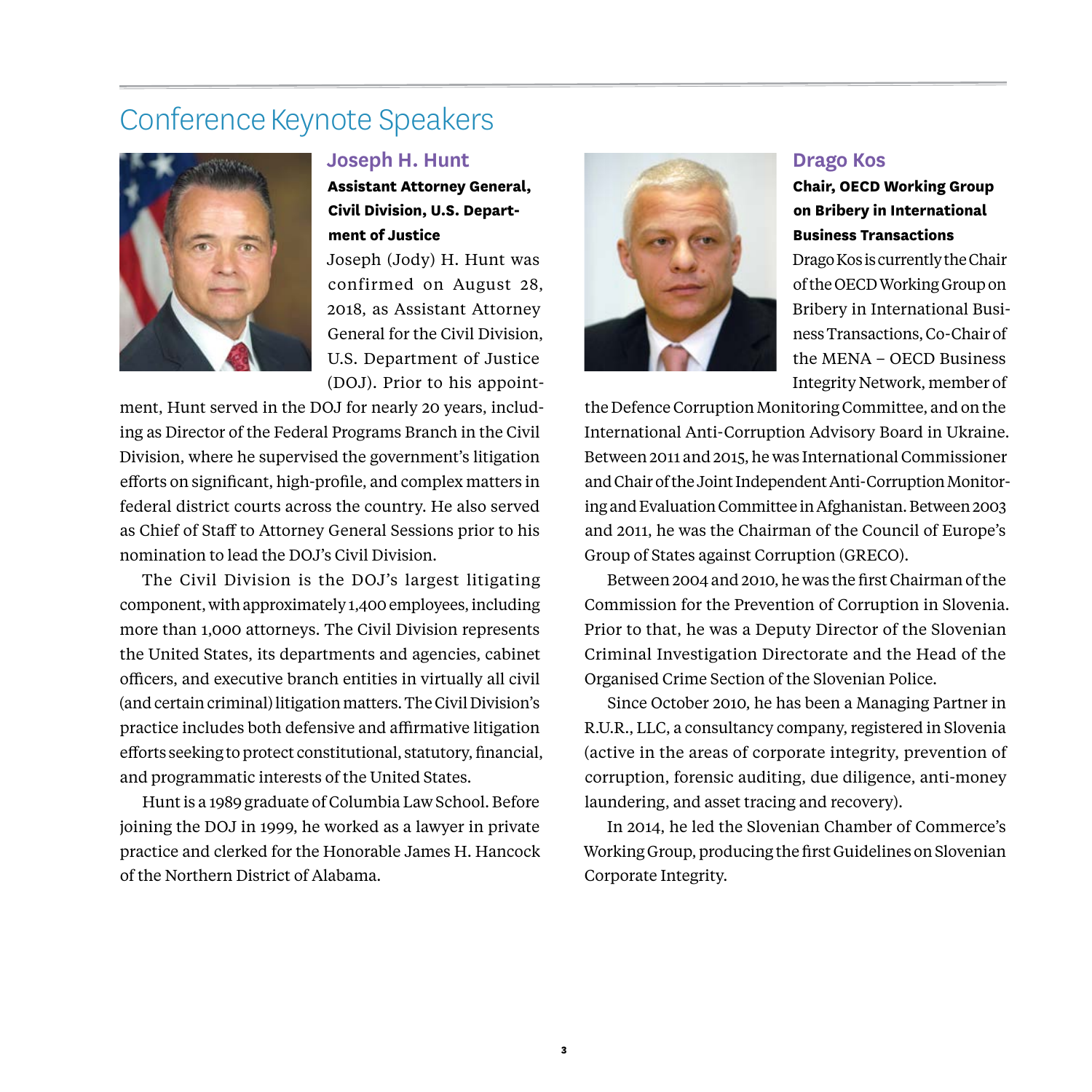# Moderators and Panelists



**Norma Z. Paige Professor of Law Faculty Director, Program on Corporate Compliance and Enforcement New York University School of Law**

Jennifer Arlen '86 is one of the nation's leading scholars on corporate criminal and civil liability and enforcement policy. She is President of the American Law and Economics Association and Co-Founder and former President of the Society for Empirical Legal Studies. She also serves as the Associate Reporter on Corporate Enforcement for the American Law Institute's Principles of the Law, Compliance, Enforcement, and Risk Management, and recently published the *Research Handbook on Corporate Crime and Financial Misdealing* (Jennifer Arlen ed. 2018). Arlen received her B.A. in economics from Harvard College (magna cum laude) and her J.D. (Order of the Coif) and Ph.D. in economics from NYU. After law school, she clerked for Judge Phyllis Kravitch on the U.S. Court of Appeals for the 11th Circuit. Before coming to NYU, she was the Ivadelle and Theodore Johnson Professor of Law and Business at USC Gould School of Law. She also has been a Visiting Professor at Harvard Law School, Yale Law School, and the California Institute of Technology.



# **Laura Grossfield Birger**

**Chief, Criminal Division U.S. Attorney's Office, Southern District of New York**

Laura Grossfield Birger is a graduate of

Brown University and Yale Law School. Following law school, Birger clerked for the Honorable Norma L. Shapiro in the Eastern District of Pennsylvania. After a stint in private practice, Birger was an Assistant U.S. Attorney in the U.S. Attorney's Office for the Southern District of New York (SDNY), where she served as Deputy Chief of Appeals and Chief of General

Crimes. Following her time at the U.S. Attorney's Office, Birger was a Partner at Cooley LLP, where she focused on white collar defense and complex civil litigation. In January 2019, Birger returned to the SDNY, where she currently serves as Chief of the Criminal Division.



# **Allison Caffarone**

**Executive Director, Program on Corporate Compliance and Enforcement New York University School of Law**

Allison Caffarone '03 is the Executive Director of the Program on Corporate Compliance and

Enforcement (PCCE). Caffarone joined PCCE after working at Hofstra Law School, where she taught Transnational Crime and Extradition, Contracts, and a number of writing and pretrial-skills courses, and developed and taught the law school's first course dedicated to corporate compliance and anti-corruption law. Before joining Hofstra, Caffarone practiced for nine years as a litigation Associate in Sullivan & Cromwell's Criminal Defense and Investigations Group, where she specialized in white collar criminal defense. She has represented individuals, corporations, and financial institutions in numerous high-profile matters involving allegations of securities fraud, insider trading, money laundering, and the Foreign Corrupt Practices Act and Office of Foreign Assets Control sanctions. She is a contributing author to the white collar crime treatise, *Defending Corporations and Individuals in Government Investigations*. She has a J.D. from NYU School of Law and a B.A. from Hofstra University.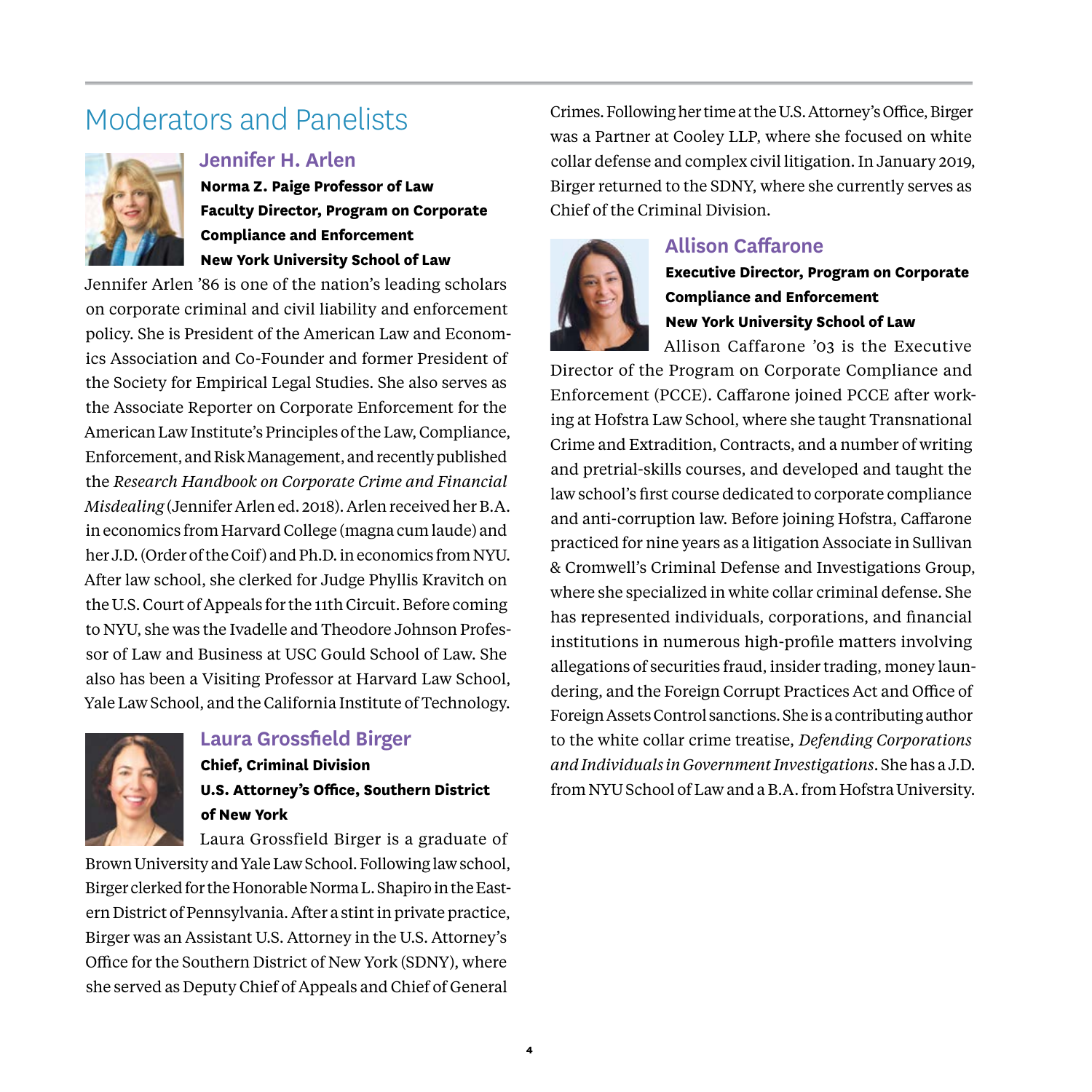

## **Leslie R. Caldwell**

**Partner, Latham & Watkins LLP Former Assistant Attorney General, Criminal Division, U.S. Department of Justice**

Leslie R. Caldwell is a Partner in the San Francisco and Silicon Valley offices of Latham & Watkins LLP and is a member of the Litigation & Trial Department and White Collar Defense & Investigations Practice. Caldwell has built a national reputation as a trusted advisor regarding internal board and corporate investigations, crisis management and response, white collar criminal defense, and U.S. Securities and Exchange Commission (SEC) and other agency enforcement matters. Prior to joining Latham, Caldwell served for nearly three years in the Obama administration as Assistant Attorney General for the DOJ's Criminal Division. In that role, for which she was nominated by President Obama and unanimously confirmed by the Senate, Caldwell led more than 600 lawyers charged with handling a wide range of criminal enforcement matters. She also oversaw development of DOJ policy, legislative, and law enforcement issues.



## **George S. Canellos**

**Partner and Global Head of Litigation & Arbitration Group**

#### **Milbank, Tweed, Hadley & McCloy LLP**

George S. Canellos is a Partner in the law

firm of Milbank Tweed Hadley & McCloy LLP and heads its litigation department. In 2014, Canellos rejoined Milbank, where he had been a litigation Partner from 2003 to 2009. Until January 2014, Canellos served as Co-Director of the SEC's Division of Enforcement. He earlier served as the SEC's Acting Director and Deputy Director. In these positions, Canellos was responsible for supervising the SEC's nationwide enforcement efforts. From July 2009 until May 2012, Canellos was Director of the SEC's New York Regional Office, which has responsibility for oversight of many of

the leading broker-dealers, investment advisers, and other SEC-registered financial institutions. Canellos began his career as an Associate at Wachtell, Lipton, Rosen & Katz. In 1994, he became an Assistant United States Attorney in the SDNY. During almost nine years at the U.S. Attorney's Office, Canellos held a number of positions, including Chief of the Major Crimes Unit, Senior Trial Counsel of the Securities and Commodities Fraud Unit, and Deputy Chief Appellate Attorney. Canellos is a graduate of Harvard College and Columbia University School of Law.



## **Stephen M. Cutler Partner**

#### **Simpson Thacher & Bartlett LLP**

Stephen M. Cutler is a litigation Partner at the law firm of Simpson Thacher & Bartlett

LLP, where he advises companies, boards, and senior executives on government and internal investigations, corporate governance and regulatory matters, and high-stakes litigation. Previously, he was a Vice Chairman at JPMorgan Chase & Co., following nine years as the company's General Counsel, including during the financial crisis. Before joining JPMorgan Chase, Cutler served for nearly four years as Director of the SEC's Division of Enforcement, where he oversaw the SEC's investigations of public companies, as well as broker-dealers and investment advisors. Cutler received his undergraduate degree (summa cum laude) from Yale University and his law degree from Yale Law School, where he was an Editor of the *Yale Law Journal*. Following law school, Cutler clerked for Judge Dorothy W. Nelson of the U.S. Court of Appeals for the Ninth Circuit. Cutler serves on the boards of the National Women's Law Center and the Metropolitan Museum of Art. He previously served on the board of the Financial Industry Regulatory Authority.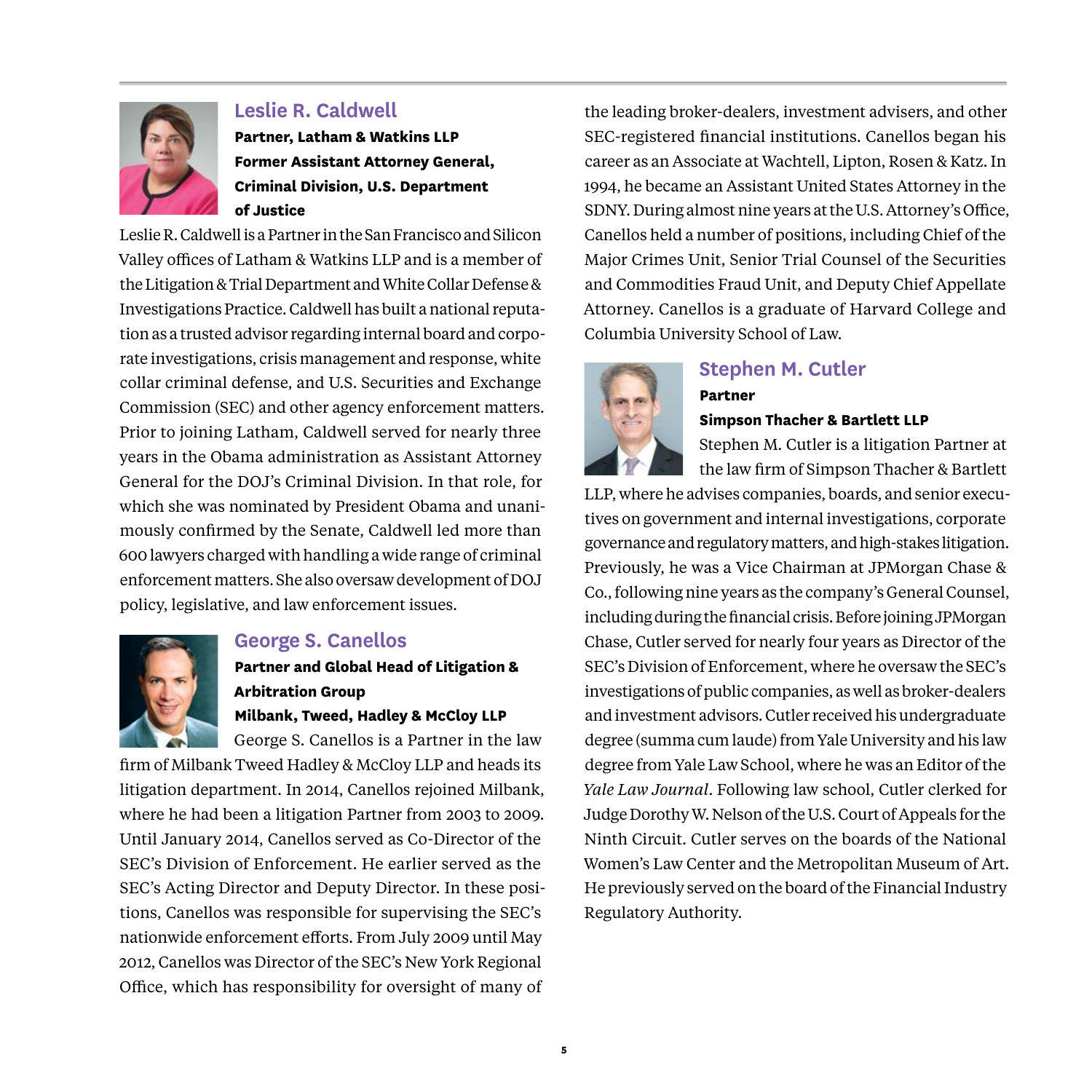

# **Pascale Hélène Dubois Vice President, Integrity The World Bank Group**

Pascale Dubois LL.M. '87, a Belgian national, became The World Bank Group's Integrity

Vice President on July 1, 2017. Through investigations, prevention, and integrity compliance work, the Integrity Vice Presidency (INT) contributes to the Bank's core mission of promoting development by ensuring that funds are used for their intended purposes.

Dubois has played a leading role in the Bank's anti-corruption efforts for nearly two decades. She served as the Bank's first Chief Suspension and Debarment Officer, a role in which she determined whether to suspend and debar firms and individuals accused of misconduct in Bank-financed projects. Before that, Dubois managed the Voluntary Disclosure Program in INT. Previously, she worked as an operational lawyer advising the Bank's Africa region, and worked in private practice in the United States and Belgium.

Dubois is a Senior Advisor to the American Bar Association Section of International Law's Anti-Corruption Committee and former Co-Chair of the International Bar Association's Anti-Corruption Committee. Since 2009, she has been an Adjunct Professor at Georgetown University Law Center, where she teaches a course on international anti-corruption. Dubois received her Lic. Jur., cum laude, from the University of Ghent, Belgium, and her LL.M. from NYU School of Law.



# **Emmanuel Farhat Senior International Affairs Officer French Anticorruption Agency**

Emmanuel Farhat is a French magistrate

with post-graduate training at the National

School for the Judiciary in France.

Before joining the French Anticorruption Agency (AFA), in September 2017, he worked in the Terrorism Prevention Branch of the United Nations Office on Drugs and Crime in Austria. Prior to that, he held various positions at the national level as a prosecutor and at the Counter Terrorism Bureau of the French Ministry of Justice, as well as in the Courts in Evry ("juge d'instruction") and in Paris (division for investigations on financial crimes).

In his current position, he works as Senior International Affairs Officer at the AFA. He is the coordinator for all international-related policies and partnerships at the bilateral and multilateral levels, representing the AFA in several anticorruption fora, including OECD, GRECO, United Nations, G7, and G20.



# **Lawrence Gerschwer**

**Partner**

**Fried, Frank, Harris, Shriver & Jacobson LLP** Lawrence Gerschwer is a former Federal Prosecutor and Partner in Fried Frank's

White Collar Defense, Regulatory Enforcement & Investigations Practice. His practice focuses primarily on white collar criminal and regulatory matters, including government investigations of securities and commodities fraud, as well as fraud in government. Gerschwer served as an Assistant U.S. Attorney for the SDNY for almost nine years, where he was a member of the Securities and Commodities Fraud Unit and the Public Corruption Unit. He is consistently recognized by *Chambers USA*, *Legal 500*, and *Who's Who Legal* as a leading lawyer in his field. He is a member of the Board of Advisors for the NYU Program on Corporate Compliance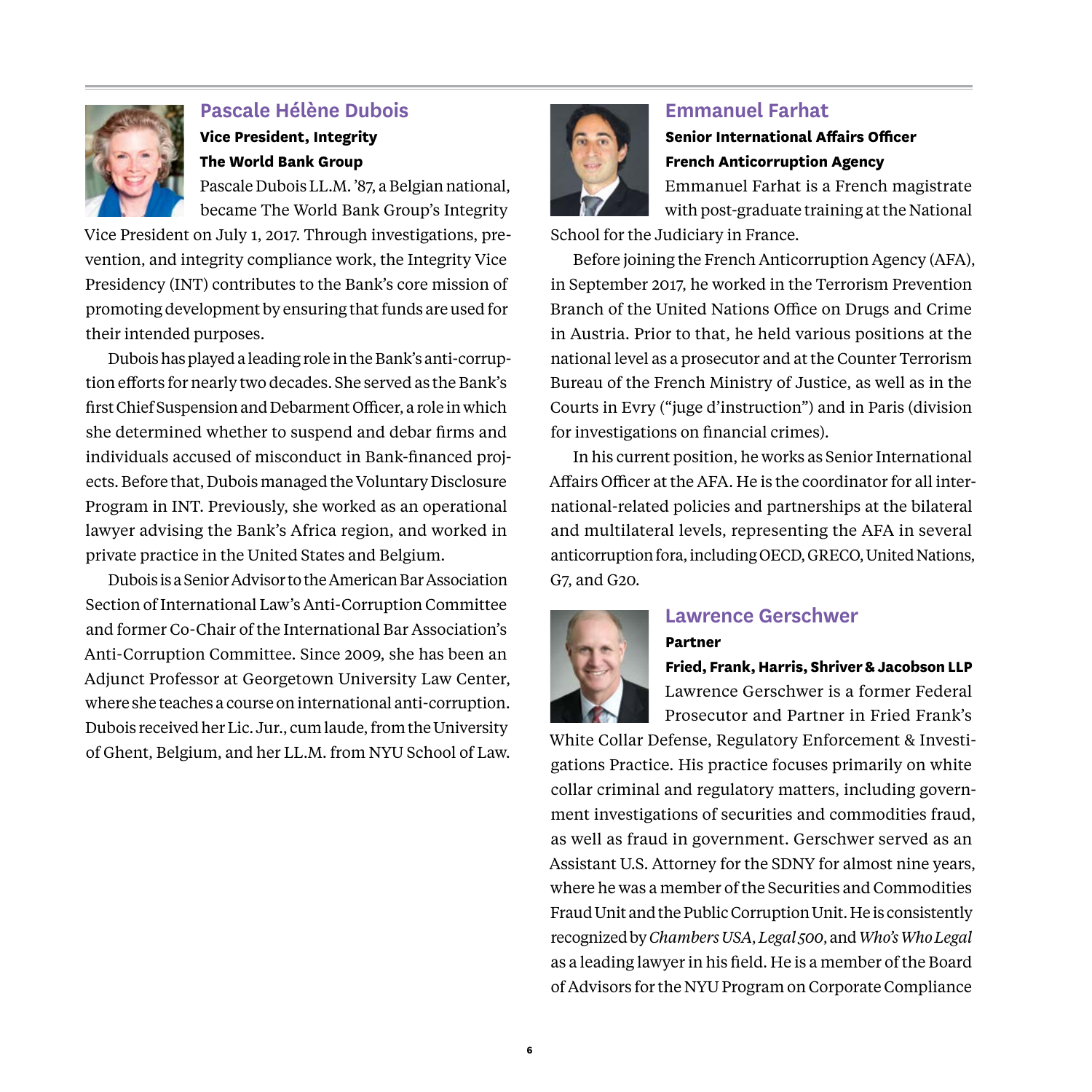and Enforcement, and a member of the New York City Bar Association's White Collar Crime Committee. Gerschwer also clerked for the Honorable Wilfred Feinberg in the U.S. Court of Appeals for the Second Circuit. He received his J.D. from Columbia Law School, where he was a Harlan Fiske Stone Scholar, a recipient of the Alfred Forsythe Award, and the Senior Editor of *Columbia Law Review*. He received his B.A. from Binghamton University, State University of New York, where he was a member of the Phi Beta Kappa Honor Society.



## **Brad S. Karp**

**Chairman**

# **Paul, Weiss, Rifkind, Wharton & Garrison LLP**

Brad S. Karp has served as Chairman of Paul, Weiss, Rifkind, Wharton & Garrison since 2008. Considered one of the country's leading litigators and corporate advisors, Karp has successfully defended financial institutions and other companies in numerous "bet the company" litigations, regulatory matters, and internal investigations.

Karp has received numerous industry recognitions over the years. In 2018, he received the Special Achievement Award from the *Financial Times* in recognition of his legal achievements and leadership of Paul, Weiss and was also named "Attorney of the Year" by the *New York Law Journal*, "Litigator of the Year" by *The American Lawyer*, "Sports MVP of the Year" by *Law360*, and "Securities Lawyer of the Year" by *Best Lawyers*.

Karp has published more than 500 articles on business litigation and securities law issues, and has lectured at Harvard Law School, Yale Law School, Columbia Law School, NYU School of Law, and the Federal Judicial Center. He is active in the community, serving as Chair of the Legal Action Center and as a Director/Trustee of more than 25 public interest and educational institution boards.

Karp is a graduate of Harvard Law School and has spent his entire professional career at Paul, Weiss.



#### **Robert Khuzami**

# **Deputy U.S. Attorney, Southern District of New York**

**Former Director, Division of Enforcement, U.S. Securities and Exchange Commission**

Robert Khuzami is the Deputy U.S. Attorney in the U.S. Attorney's Office for the Southern District of New York. From July 2013 until January 2018, Khuzami was a Partner in the Government & Internal Investigations Practice Group at Kirkland & Ellis LLP. Khuzami served for four years (2009-13) as Director of Enforcement for the SEC. He held positions as Global Head of Litigation and Regulatory Investigations and as General Counsel—Americas at Deutsche Bank AG (2002-2009). Khuzami served as an Assistant U.S. Attorney in SDNY, where he tried ten criminal trials to verdict (1990-2002). For three years, he served as Chief of that office's Securities and Commodities Fraud Task Force. He was also a member of the prosecution team in *United States v. Abdel Rahman, et al.*, the then-largest terrorism trial in U.S. history and that resulted in the conviction of Omar Ahmed Ali Abdel Rahman and nine co-defendants for operating an international terrorist organization responsible for, among other things, the 1993 bombing of the World Trade Center. Khuzami was an Associate at Cadwalader, Wickersham & Taft in New York (1984-1990) and was a Law Clerk to the Honorable John R. Gibson of the U.S. Court of Appeals for the Eighth Circuit (1983-1984).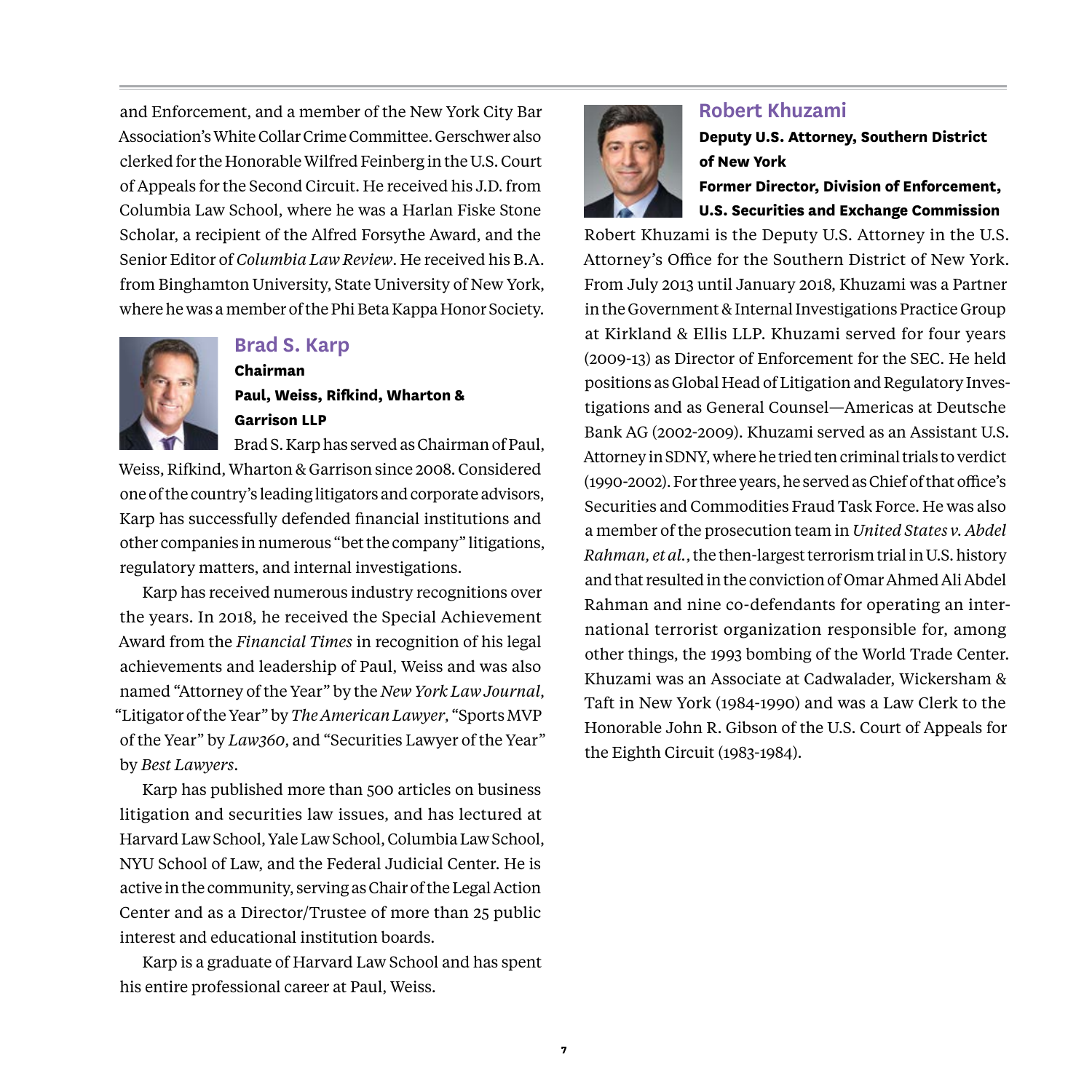

#### **Sandra Leung**

**Executive Vice President and General Counsel Bristol-Myers Squibb Company** Sandra Leung is the Executive Vice President

and General Counsel of Bristol-Myers Squibb Company. She leads the worldwide Law Department and is responsible for a wide range of legal areas, including intellectual property, commercial and regulatory law, litigation, corporate governance, securities, and transactions that include licensing, acquisitions, and divestitures. She also has responsibility for Compliance and Ethics, Environment, Health & Safety, Corporate Security, and Corporate Philanthropy.

Leung began her legal career as Assistant District Attorney at the Manhattan District Attorney's Office in New York City, where she was an original member of the Child Abuse Bureau. She ended her prosecutorial career, after trying more than 40 jury trials to verdict, as a member of the Homicide Investigations Unit.

Leung is on the Board of Directors of the Asian-American Legal Defense and Education Fund and the Board of Directors of the Minority Corporate Counsel Association. She is a graduate of Tufts University and Boston College Law School.

# **James Meadows Head of Litigation, Investigations and Enforcement Barclays**

James Meadows is the Head of Litigation,

Investigations and Enforcement for Barclays Americas. He has been with Barclays since 2014. Prior to that, he was a Partner at Boies Schiller Flexner LLP. Before that, Meadows served as a Senior Investigative Counsel and Assistant District Attorney at the Manhattan District Attorney's Office, where he worked in the Rackets Bureau. Earlier, he was an Associate at Boies Schiller, and also a Law Clerk for the United States Court of Appeals for the First Circuit.



# **Alun Milford**

**Partner, Kingsley Napley, United Kingdom** Alun Milford is a Partner at Kingsley Napley, where he specializes in serious or complex financial crime, proceeds of crime litigation,

and corporate investigations.

He joined the firm from the public sector where, over a 26-year career as a government lawyer and public prosecutor, he worked in a wide variety of roles starting as a prosecutor in central London and then lawyer in the Attorney General's Office. In 2007, he moved to the Revenue and Customs Prosecutions Office, where he established and ran its Asset Forfeiture Division before moving to the Crown Prosecution Service as Head of Proceeds of Crime and then Head of the Organised Crime Division. In 2012, he joined the Serious Fraud Office, where for six years he was its General Counsel and, as such, responsible for oversight of its entire caseload.

Milford sits on the Board of Advisors of the Program on Corporate Compliance and Enforcement at NYU School of Law.



## **Geoffrey Parsons Miller**

**Stuyvesant P. Comfort Professor of Law Senior Academic Fellow, Program on Corporate Compliance and Enforcement New York University School of Law**

Professor Geoffrey Miller is a Co-Founder of PCCE and served as a Faculty Director until May 2017. He now serves as Senior Academic Fellow. Author or editor of a dozen books and more than 200 research papers on topics in business law, compliance and risk management, financial institutions, securities law, the legal profession, ancient law, and legal theory, Miller received his B.A. from Princeton University in 1973 and his J.D. in 1978 from Columbia Law School, where he was Editor-in-Chief of the *Columbia Law Review*. He clerked for Judge Carl McGowan of the U.S. Court of Appeals for the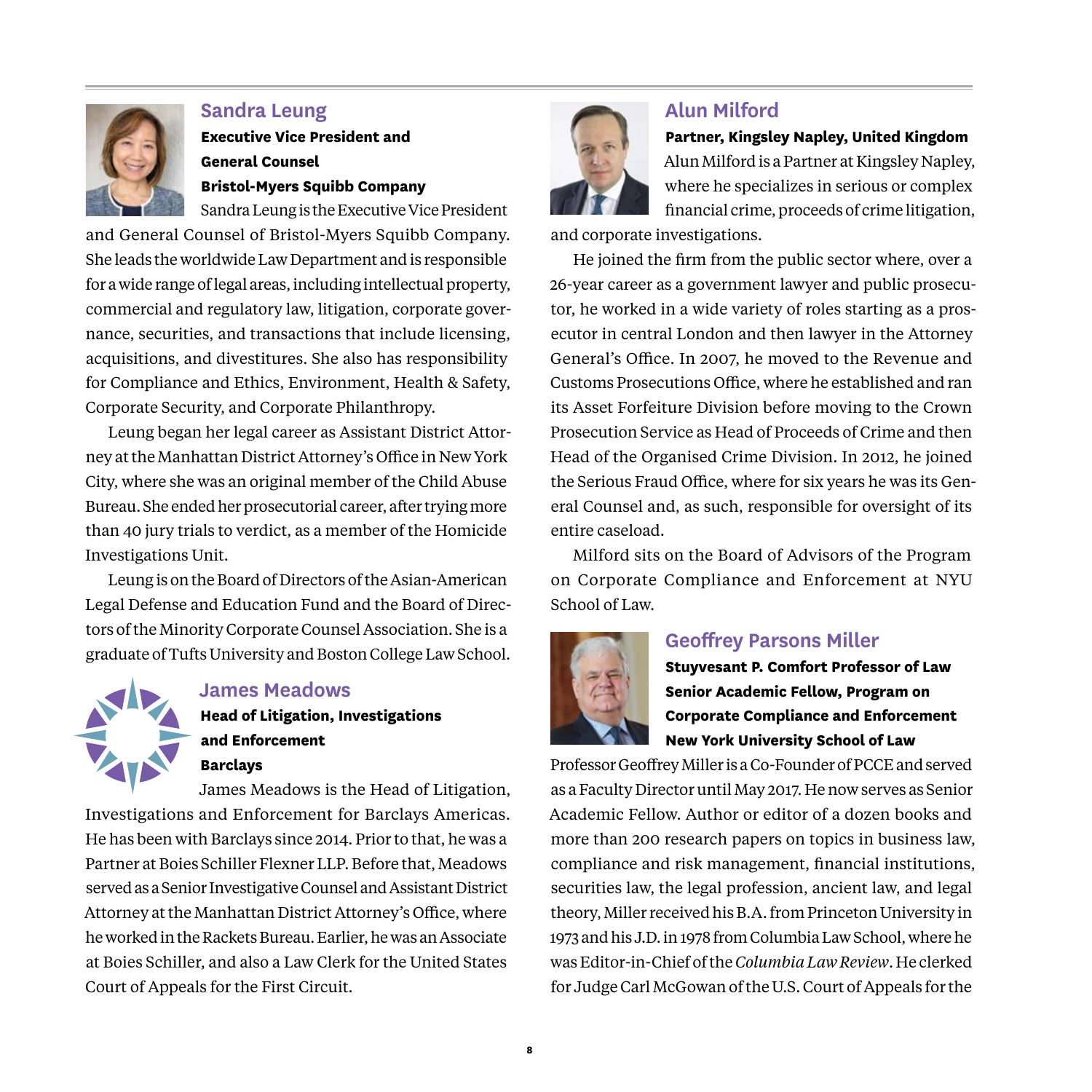D.C. Circuit and Justice Byron White of the U.S. Supreme Court. Miller is a Founder of the Society for Empirical Legal Studies, Director of the NYU Law Center for Financial Institutions, and Co-Director of the Center for Civil Justice. He serves on the Board of Directors and chairs the Audit Committee of State Farm Bank. Miller is a 2011 inductee into the American Academy of Arts.



#### **Matthew Miner**

**Deputy Assistant Attorney General, Criminal Division**

**U.S. Department of Justice**

Matthew Miner serves as Deputy Assistant Attorney General for the Criminal Division of the U.S. Department of Justice, where he oversees the work of the Fraud Section and the Appellate Section. Prior to re-joining the DOJ earlier this year, Miner was a Partner in the Washington, D.C., office of an international law firm, where he practiced in the firm's White Collar Litigation and Government Investigations group and served as Co-Chair of the firm's Washington Strategic Government Relations and Counseling practice. In these roles, he led internal and government-facing investigations of suspected misconduct and handled numerous cross-border investigations of suspected fraud and corruption, as well as a wide range of domestic investigations and enforcement inquiries. Before entering private practice, Miner served as a Federal Prosecutor and in senior roles with the Senate Judiciary Committee. He is a graduate of the University of Michigan Law School and the University of Cincinnati.



# **Sandra L. Moser**

#### **Partner, Quinn Emanuel Urquhart & Sullivan**

Sandra L. Moser is a Partner at Quinn Emanuel in Washington, D.C., where she co-chairs

the firm's Investigations, Government Enforcement and White Collar Criminal Defense Practice and its Crisis Law and Strategy Group. Prior to joining the firm in February 2019, Moser spent more than 12 years at the U.S. Department of Justice serving in a variety of leadership capacities, most recently as the Head of the Criminal Division's Fraud Section. She previously worked at Morgan, Lewis & Bockius and Drinker Biddle & Reath, both in Philadelphia, and clerked for the Honorable Norma L. Shapiro (Eastern District of Pennsylvania) and the Honorable Marjorie Rendell (U.S. Court of Appeals for the Third Circuit). Moser earned her J.D. cum laude from Northwestern University School of Law and two B.A. degrees from the University of North Carolina at Chapel Hill.



## **Edward C. O'Callaghan**

**Principal Associate Deputy Attorney General, Office of the Deputy Attorney General U.S. Department of Justice**

Edward C. O'Callaghan '94 has served as Principal Associate Deputy Attorney General (PADAG) in the U.S. Department of Justice since April 2018. As PADAG, O'Callaghan assists the Deputy Attorney General and the Attorney General in leading DOJ's 115,000 dedicated attorneys, agents, investigators, and administrators in carrying out the DOJ's highest priorities. Prior to his appointment as PADAG, O'Callaghan served as Principal Deputy Assistant Attorney General for the National Security Division and as Acting Assistant Attorney General. Before rejoining the DOJ in 2017, O'Callaghan was a Partner at an international law firm. He previously served as an Assistant U.S. Attorney for the Southern District of New York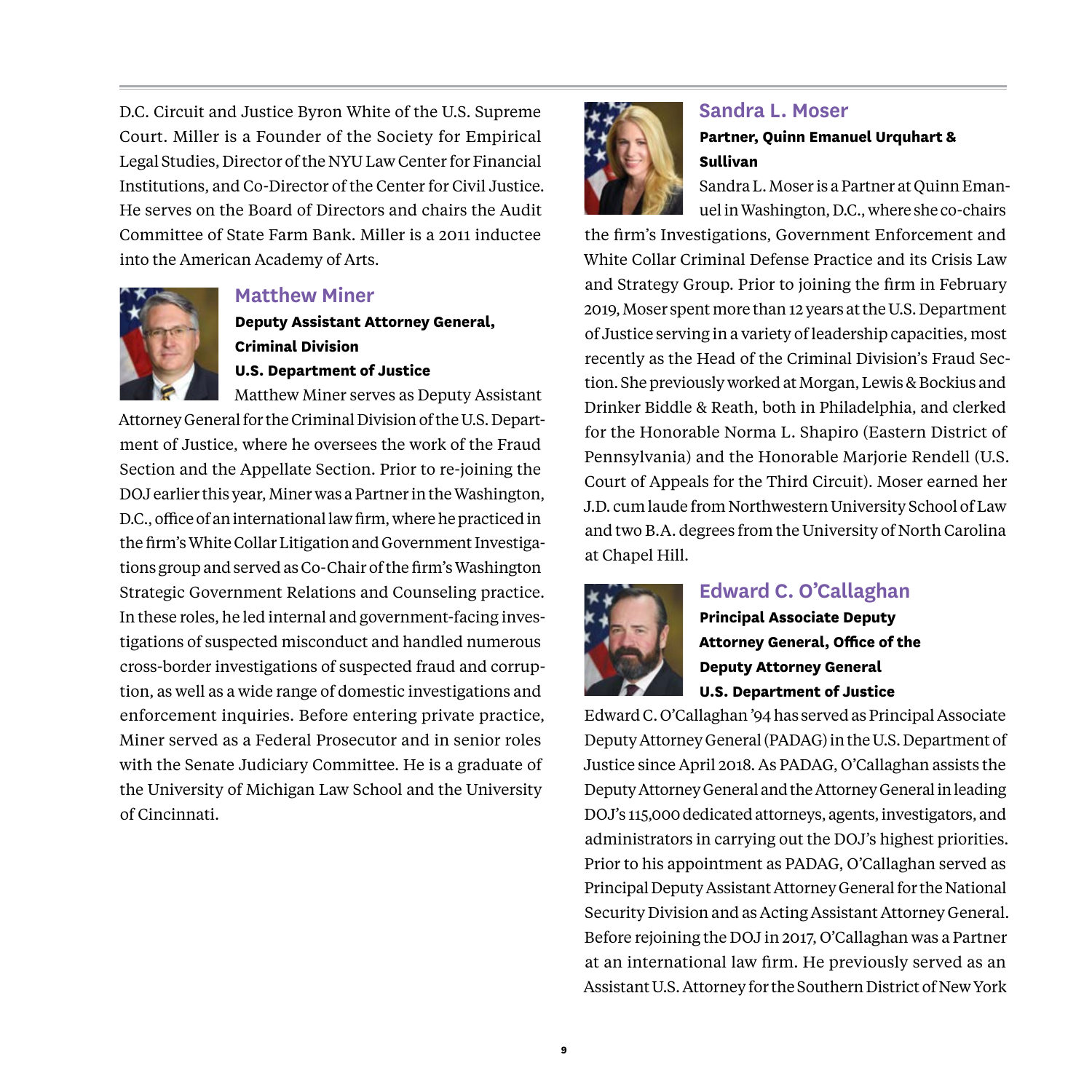(1999-2008). He was also Co-Chief of the Terrorism & National Security Unit (2005-2008). He received the U.S. Attorney General's Award for Distinguished Service in 2008, and the Director's Award for Superior Performance as an Assistant United States Attorney in 2000. After earning his J.D. from NYU School of Law in 1994, O'Callaghan began his career as a Law Clerk to the Honorable Kevin Thomas Duffy of the U.S. District Court for the Southern District of New York.



# **Lisa Osofsky**

# **Director, Serious Fraud Office, United Kingdom**

Lisa Osofsky became the Director of the Serious Fraud Office (SFO) on August 28,

2018. In this role, she is responsible for all investigations and prosecutions for some of the U.K.'s most serious and complex fraud and bribery cases. Before joining the Serious Fraud Office, Osofsky served as EMEA Regional Chair based in Exiger's London office.

Previously, she was the regulatory advisor at Control Risks. Prior to that, Osofsky was the Executive Director of the Business Intelligence Group and the Money Laundering Reporting Officer at Goldman Sachs International, London. Preceding her time with Goldman Sachs, she served as the Deputy General Counsel (DGC) and Ethics Officer for the FBI. Osofsky was also a Special Attorney in the Fraud Section of the Criminal Division of the DOJ and was stationed at the SFO in London. Osofsky began her career in Chicago as a Law Clerk to Federal Judge James B. Moran; she then served as an Assistant U.S. Attorney. Before becoming DGC of the FBI, Osofsky served in the DOJ's Office of International Affairs. She received her B.A., Phi Beta Kappa, magna cum laude, from Amherst College, and her J.D. from Harvard Law School.



# **Julie Rose O'Sullivan**

**Professor and Associate Dean for Professional Development and External Affairs Georgetown University Law Center**

Professor Julie Rose O'Sullivan teaches and publishes primarily in the areas of federal white collar crime and international and transnational criminal law. Prior to joining the faculty at Georgetown Law Center in 1994, she practiced for eight years as a criminal defense lawyer at Davis Polk & Wardwell and as a federal prosecutor in the Southern District of New York and on the Whitewater Investigation under Robert B. Fiske Jr. She clerked for the Honorable Sandra Day O'Connor (1985-86) and the Honorable Levin H. Campbell (1984-85) after graduating summa cum laude from Cornell Law School in 1984. Professor O'Sullivan has authored a casebook on federal white collar crime and co-authored a book on international and transnational criminal law.



## **Steven Peikin**

#### **Co-Director, Division of Enforcement U.S. Securities and Exchange Commission**

Steven Peikin was named Co-Director of the U.S. Securities and Exchange Commis-

sion's Division of Enforcement in June 2017. Before serving at the SEC, Peikin was Managing Partner of Sullivan & Cromwell LLP's Criminal Defense and Investigations Group. His practice focused on white collar criminal defense, regulatory enforcement, and internal investigations. From 1996 to 2004, Peikin served as an Assistant U.S. Attorney in the Southern District of New York. He was Chief of the Office's Securities and Commodities Fraud Task Force, where he supervised some of the nation's highest-profile prosecutions of accounting fraud, insider trading, market manipulation, and abuses in the foreign exchange market. Peikin received his bachelor's degree from Yale University and law degree from Harvard Law School, both magna cum laude. Following law school, he served as a Law Clerk to the Honorable J.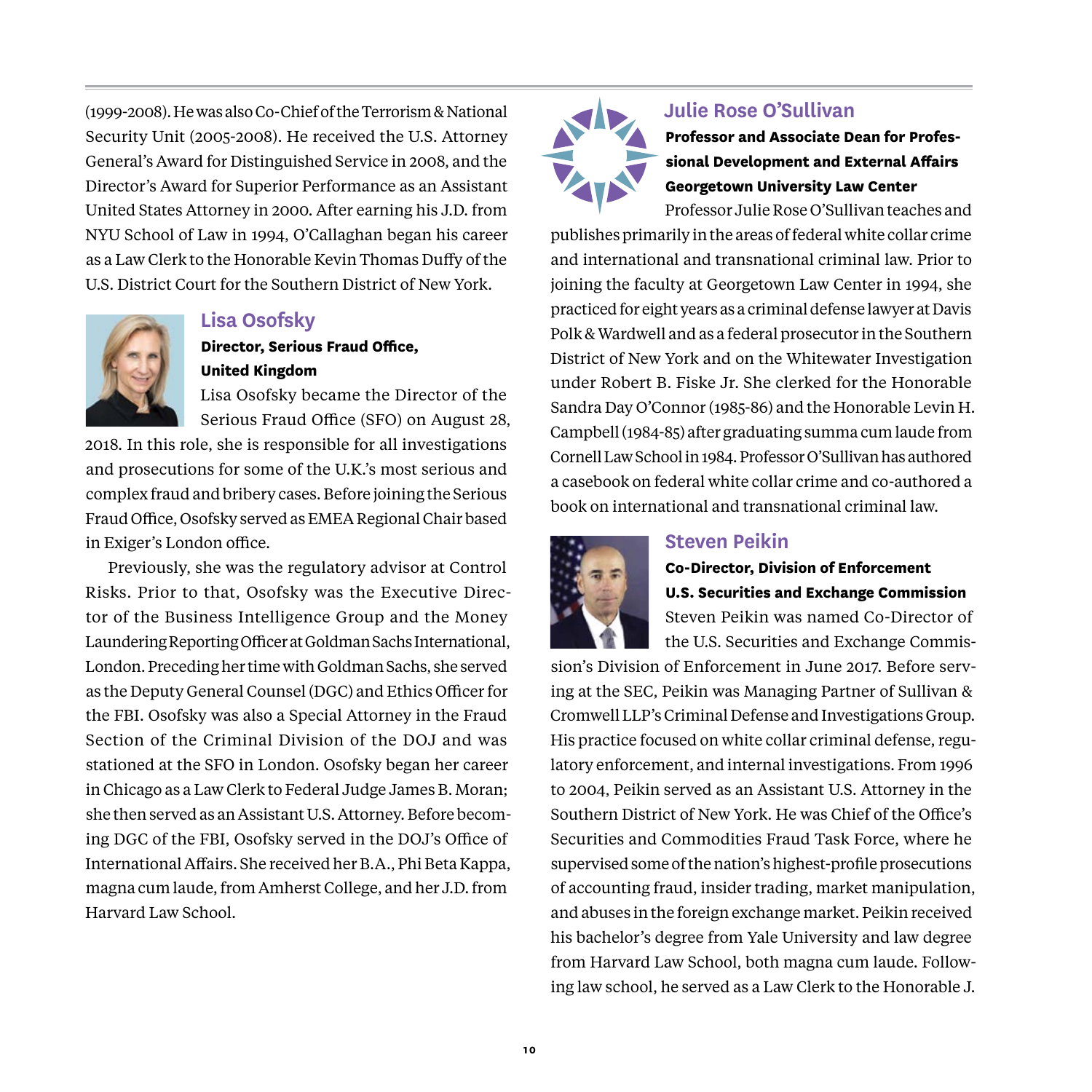Edward Lumbard, U.S. Circuit Judge, Second Circuit, and the Honorable Robert P. Patterson Jr., U.S. District Judge, Southern District of New York. Peikin is Adjunct Professor of Law at NYU School of Law. He is President of the Board of Directors of the Center for Hearing and Communication, a non-profit health and human services agency that serves the deaf and hard of hearing.



### **Mark Pieth**

**Professor of Criminal Law and Criminology University of Basel, Switzerland**

Mark Pieth is a Swiss Professor of Criminal Law, specialized in economic and organized crime. He has chaired the OECD Working Group on Bribery for 24 years and assumed many roles in international organizations, namely as member of the Independent Inquiry Committee into the UN's Oil-for-Food Programme. He holds an Honorary Doctorate of the University of Sussex (U.K.).



# **Pablo Quiñones**

**Founder, Quiñones Law Senior Fellow, Program on Corporate Compliance and Enforcement New York University School of Law**

Pablo Quiñones is the Founder of Quiñones Law, a boutique law firm that represents companies and individuals in government investigations, enforcement actions, and prosecutions, and that counsels government agencies and companies on compliance and monitor services to promote integrity and ethical conduct. He is a Senior Fellow and the former Executive Director of PCCE. He recently served as Chief of Strategy, Policy, and Training and Deputy Chief of the Fraud Section at the U.S. Department of Justice. From 2004 to 2012, he served as an Assistant U.S. Attorney in the Southern District of New York, where he investigated and prosecuted financial, public corruption, and money laundering crimes. Quiñones also has significant prior experience in private practice as both

in-house counsel and outside counsel. He currently serves as an Adjunct Professor of Law at both NYU School of Law and Cornell Law School. He received his A.B. from Cornell University and his J.D. from Michigan Law School.



#### **Eugene Soltes**

**Jakurski Family Associate Professor of Business Administration Harvard Business School**

Eugene Soltes is the Jakurski Family Associ-

ate Professor of Business Administration at Harvard Business School, where his research focuses on corporate misconduct and fraud, and how organizations design cultures and compliance systems to confront these challenges. He is the recipient of the Charles M. Williams Award for outstanding teaching and author of the bestselling book *Why They Do It: Inside the Mind of the White-Collar Criminal*. Soltes' research has been widely cited in the media, including in the *Wall Street Journal*, *Financial Times*, *New York Times*, *NPR*, and *Economist*, and he is regularly invited to speak to regulatory bodies, including the Department of Justice, the Securities and Exchange Commission, and the United States Treasury. Prior to joining the faculty of the Harvard Business School, Professor Soltes received his Ph.D. and M.B.A. from the University of Chicago, Booth School of Business, and his M.A. in statistics and B.A. in economics from Harvard University.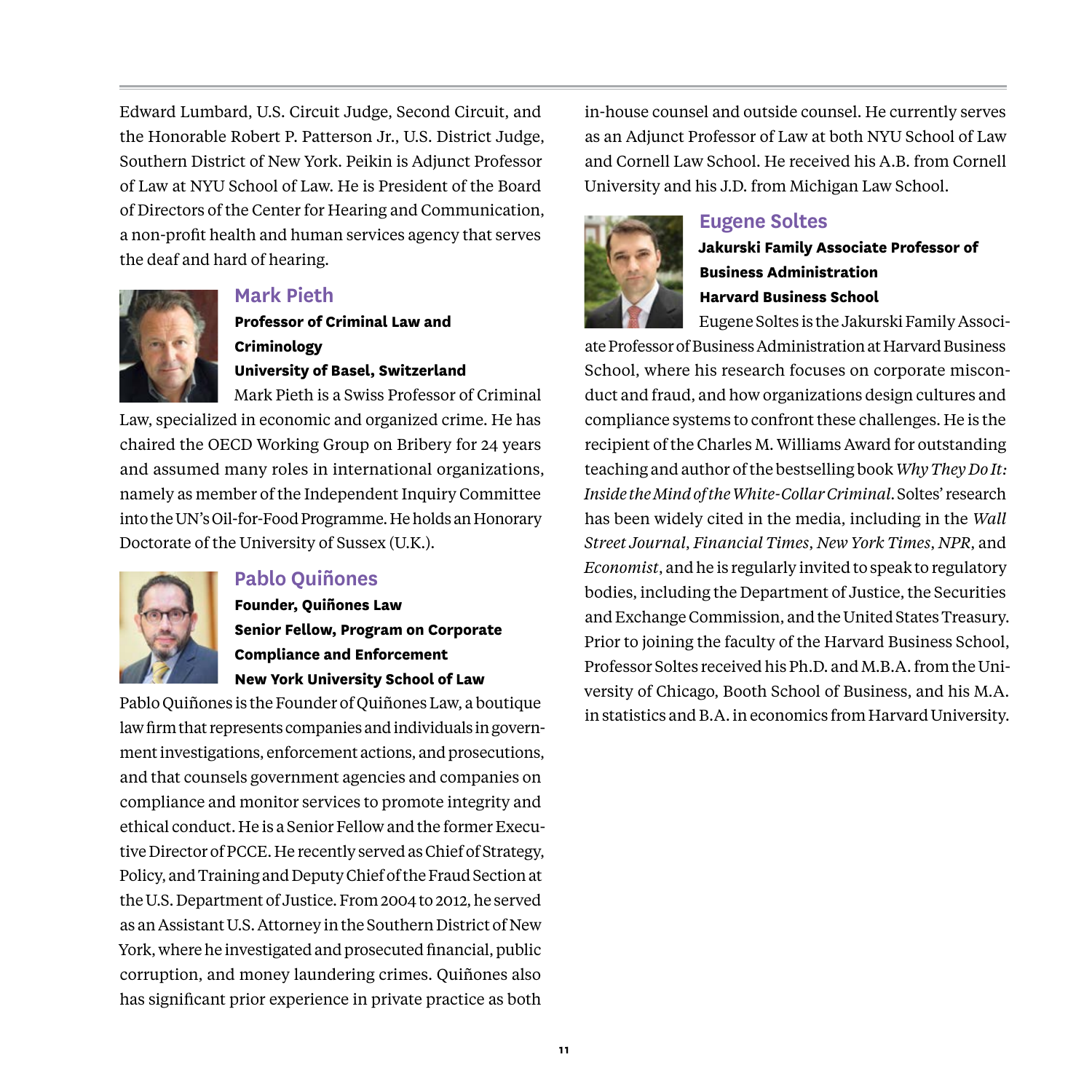# Acknowledgements

We gratefully acknowledge financial support for this conference from Bart M. Schwartz '71 and Guidepost Solutions.

# **Conference Advisors**

PCCE would like to thank the people who provided us with their expert advice to help us prepare for this conference. We are deeply grateful for their help.

#### **Members of the PCCE Board of Advisors Bart M. Schwartz '71**

*The Program on Corporate Compliance and Enforcement would also like to thank the following people for their assistance. This conference would not have been possible without them:*

**Dean Trevor W. Morrison Christina Avgerinos Alex Inskeep Stephanie Kaminoff Jerome Miller David Niedenthal PCCE Student Fellows Victoria Strevens Bruce White**

# **Join, Contribute, Contact**

We invite you to contact PCCE if you wish to join it, contribute to its mission, inquire about one of its events or projects, or bring to its attention a case or public policy issue.

#### **Become a Subscriber**

To become a subscriber of PCCE, please go [to the following address: www.law.nyu.edu/](http://www.law.nyu.edu/corporatecompliance/joincontributecontact) corporatecompliance/joincontributecontact.

You will be entered into our database to receive invitations to events. You can also sign up to receive our blog.

#### **Contribute**

The Program on Corporate Compliance and Enforcement welcomes tax-deductible donations.

[To contribute, please go to www.law.nyu.edu/giv](http://www.law.nyu.edu/giving)ing, and enter the amount of your contribution in the "Other Designation" box and specify "Program on Corporate Compliance and Enforcement" in the text field below that. Or send us an e-mail directly at [law.pcce@nyu.edu.](mailto:law.pcce@nyu.edu)

#### **Contact**

To find out more about the Program on Corporate Compliance and Enforcement or to comment on our projects, news, or blog posts, visit us on our website at [www.law.nyu.edu/pcce](http://www.law.nyu.edu/pcce) or send us an e-mail at [law.pcce@nyu.edu.](mailto:law.pcce@nyu.edu)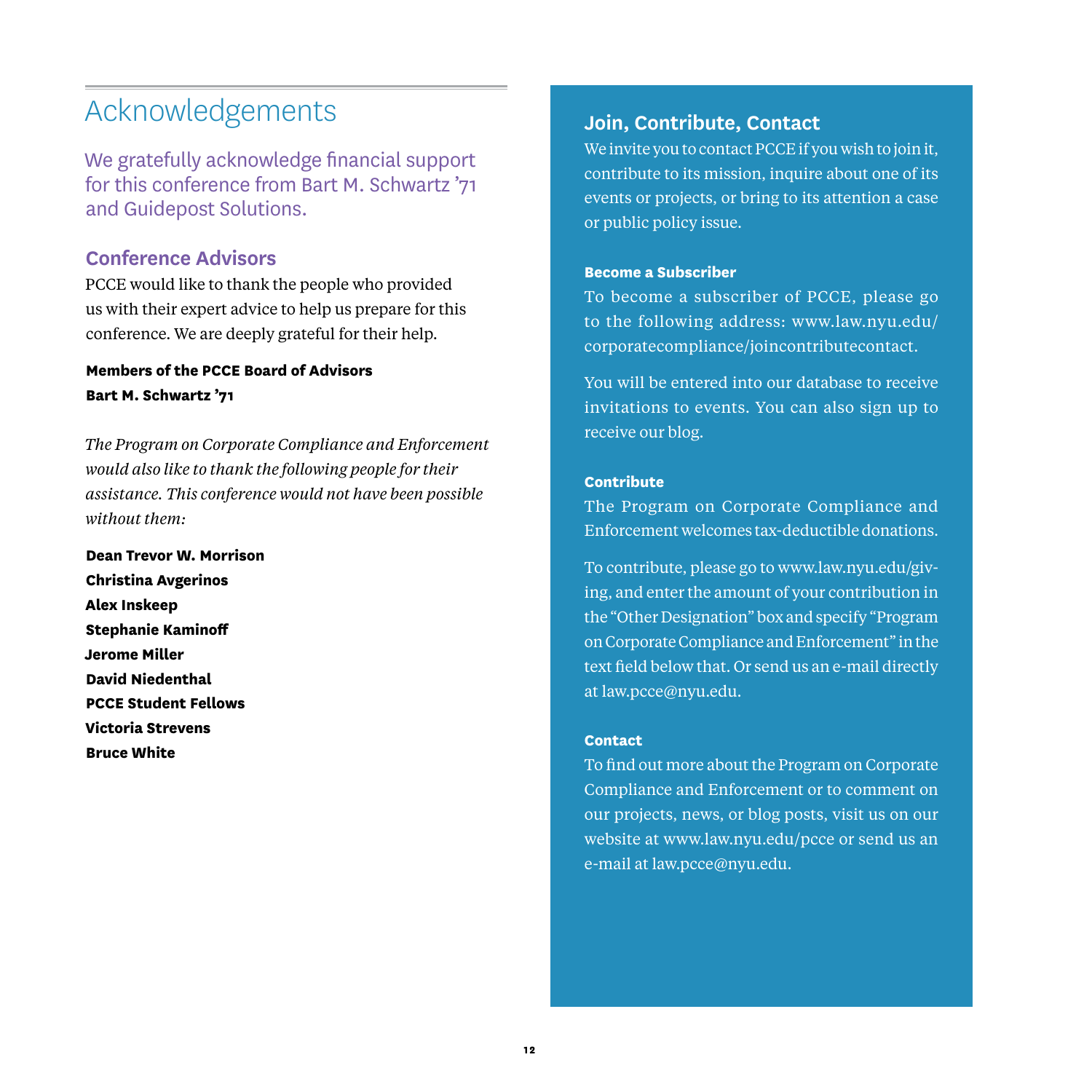# PCCE Board of Advisors

**Thomas C. Baxter Jr.**, Of Counsel, Sullivan & Cromwell LLP **George S. Canellos**, Partner and Global Head, Litigation & Arbitration Group, Milbank, Tweed, Hadley & McCloy LLP **Honorable Valerie E. Caproni**, United States District Judge, Southern District of New York

**Mark Carawan**, Chief Compliance Officer, Citigroup **Lawrence Gerschwer**, Partner, Fried, Frank, Harris, Shriver & Jacobson LLP

**John Gleeson**, Partner, Debevoise & Plimpton LLP

**Aitan Goelman**, Partner and Head of Securities and Commodities Litigation Practice Group, Zuckerman Spaeder LLP

**Court E. Golumbic**, Participating Managing Director, Global Head of Financial Crime Compliance, Goldman Sachs

**Diane Gujarati**, Deputy Chief, Criminal Division, U.S. Attorney's Office, Southern District of New York

**Michael Held '95**, General Counsel and Executive Vice President, Federal Reserve Bank of New York

**Mitra Hormozi '95**, Executive Vice President and General Counsel, Revlon Inc.

**Bonnie B. Jonas**, Co-Founder and Co-CEO, Pallas Global Group LLC

**Brad S. Karp**, Chairman, Paul, Weiss, Rifkind, Wharton & Garrison LLP

**Jacquelyn M. Kasulis**, Chief, Business & Securities Fraud Section, U.S. Attorney's Office, Eastern District of New York **Jeffrey H. Knox**, Partner, Simpson Thacher & Bartlett LLP **Jules B. Kroll**, Chairman and Co-Founder, K2 Intelligence **Douglas Lankler**, Executive Vice President and General Counsel, Pfizer Inc.

**Sandra Leung**, Executive Vice President and General Counsel, Bristol-Myers Squibb Company

**Sharon Cohen Levin**, Partner, Wilmer Cutler Pickering Hale and Dorr LLP

**Jane A. Levine '85**, EVP, Chief Global Compliance Counsel, Head of Government and Regulatory Affairs, Sotheby's **Honorable Raymond J. Lohier Jr. '91**, Circuit Judge, United

States Court of Appeals, Second Circuit

**Denis J. McInerney**, Partner, Davis Polk & Wardwell LLP **David Meister**, Partner, Skadden, Arps, Slate, Meagher & Flom LLP

**Alun Milford**, Partner, Kingsley Napley, United Kingdom **Marshall L. Miller**, Of Counsel, Wachtell, Lipton, Rosen & Katz **Steven Peikin**, Co-Director, Division of Enforcement, U.S. Securities and Exchange Commission

**Honorable Jed S. Rakoff**, United States District Judge, Southern District of New York

**Kathryn S. Reimann '82**, Senior Managing Director, Treliant Risk Advisors

**Alfred N. Rosa**, Director, Ethics and Compliance, Google

**John F. Savarese**, Partner, Wachtell, Lipton, Rosen & Katz

**Charles V. Senatore**, Head of Risk Oversight, Devonshire Investors, Fidelity Investments

**Karen Patton Seymour**, Executive Vice President and General Counsel, Goldman Sachs

**Bruce E. Yannett '85**, Chair of the White Collar & Regulatory Defense Practice Group, Debevoise & Plimpton LLP **Douglas K. Yatter**, Partner, Latham & Watkins LLP

*The Board of Advisors acts in an advisory capacity and does not directly determine or oversee PCCE's activities. All members of the PCCE Board of Advisors are unpaid and serve in their individual capacity.*